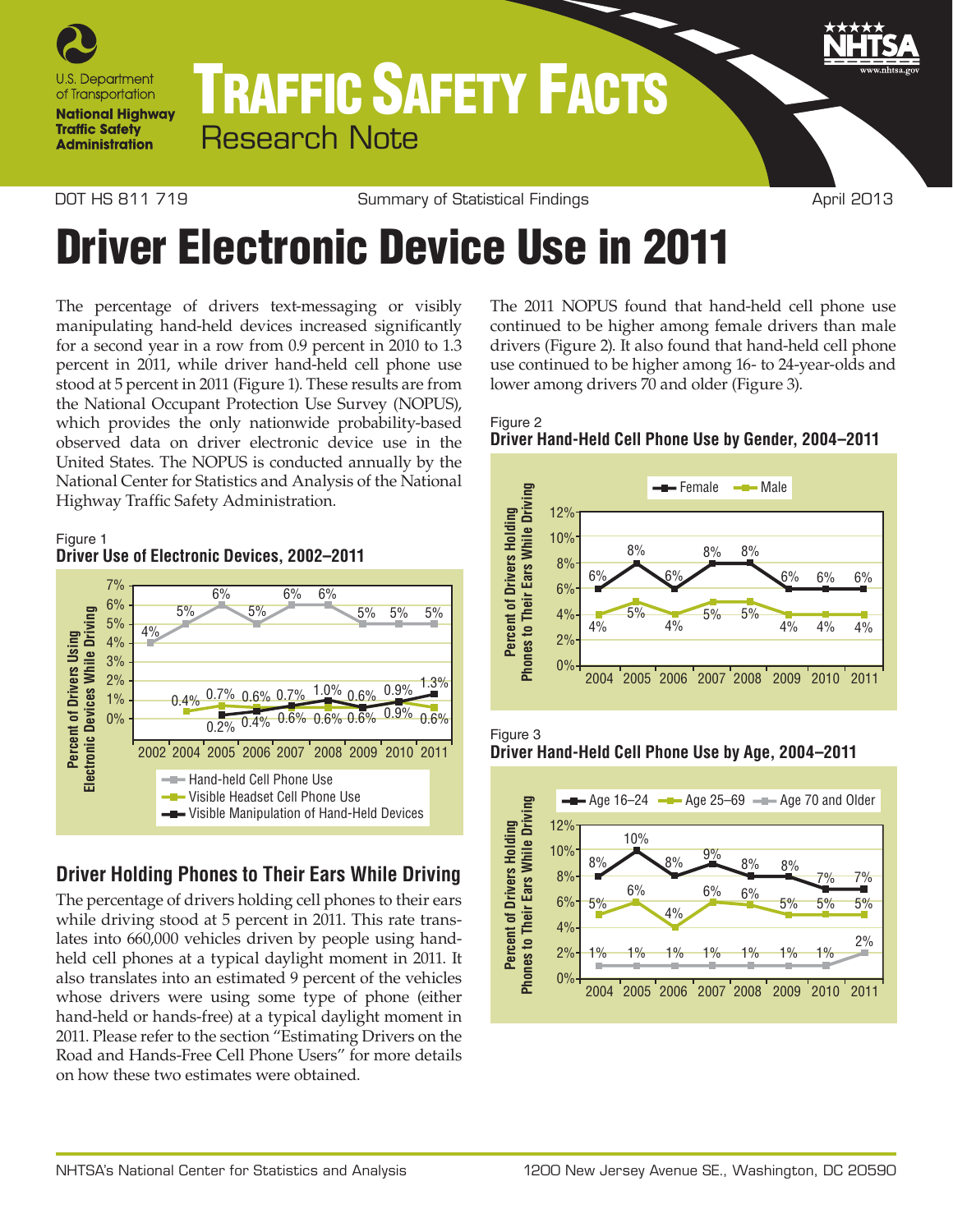Table 2 shows the percentages of drivers speaking with visible headsets on while driving in 2010 and 2011 by major characteristics.

The percentage of drivers speaking with visible headsets on while driving decreased slightly from 0.9 percent in 2010 to 0.6 percent in 2011 as shown in Figure 1 and Table 2.

Significant decreases in visible headset use by drivers age 16 to 24 from 1.4 percent in 2010 to 0.6 percent in 2011 are shown in Figure 4.

The percentage of female drivers speaking with visible headsets on while driving decreased significantly from 1.1 percent in 2010 to 0.7 percent in 2011 as shown in Table 2.

## **Drivers Visibly Manipulating Hand-Held Devices While Driving**

The percentage of drivers visibly manipulating hand-held devices while driving increased significantly from 0.9 percent in 2010 to 1.3 percent in 2011, as shown in Figure 1 and Table 3. Table 3 presents the percentages of drivers visibly manipulating hand-held devices in 2010 and 2011 by major characteristics.

The 2011 NOPUS observed increased visible manipulation of hand-held devices in the following categories: female drivers, passenger car drivers, van and SUV drivers, and urban drivers.

Figure 5 shows that since 2007, the percentages of drivers visibly manipulating hand-held devices while driving have been significantly higher among drivers 16 to 24 than those of other age groups. It also shows that the percentage of drivers 16 to 24 visibly manipulating hand-held devices while driving increased significantly from 1.5 percent in 2010 to 3.7 percent in 2011.

NOPUS is the only nationwide probability-based observational survey of driver electronic device use in the United States. The survey observes usage as it actually occurs at randomly selected roadway sites and thus provides the best tracking of the extent to which people in the United States use cell phones and other electronic devices while driving.

The survey data is collected by trained data collectors at probabilistically sampled intersections controlled by stop signs or stoplights, where data collectors observe, from the roadside, drivers and other occupants of passenger vehicles having no commercial or government markings. Data is collected between 7 a.m. and 6 p.m. Only stopped vehicles are observed to allow time to collect the variety

Figure 4 **Driver Speaking With Visible Headsets on by Age, 2004–2011**



Note: Data not sufficient to produce a reliable estimate in 2004 and 2005 for 70 and older

#### Figure 5 **Driver Visibly Manipulating Hand-Held Devices by Age, 2005–2011**



Note: Except in 2007, 2008, and 2011, data not sufficient to produce a reliable estimate for 70 and older

of information required by the survey, including subjective assessments of occupants' age and race. Observers collect data on the driver, right-front passenger, and up to two passengers in the second row of seats. Observers do not interview occupants, so that NOPUS can capture the untainted behavior of occupants. The 2011 NOPUS data was collected between June 6 and June 17, 2011, while the 2010 data was collected between June 7 and June 26, 2010.

Statistically significant increases in the use of hand-held phones, headset use, and manipulation of hand-held devices between 2010 and 2011 are shown, respectively, in Table 1, Table 2, and Table 3 by having a result that is 90 percent or greater in column 7. Statistical confidences that hand-held cell phone use, headset use, or the manipulation of hand-held devices in a given driver group, e.g., drivers in the Northeast, is higher or lower than in the complementary driver group, e.g., combined drivers in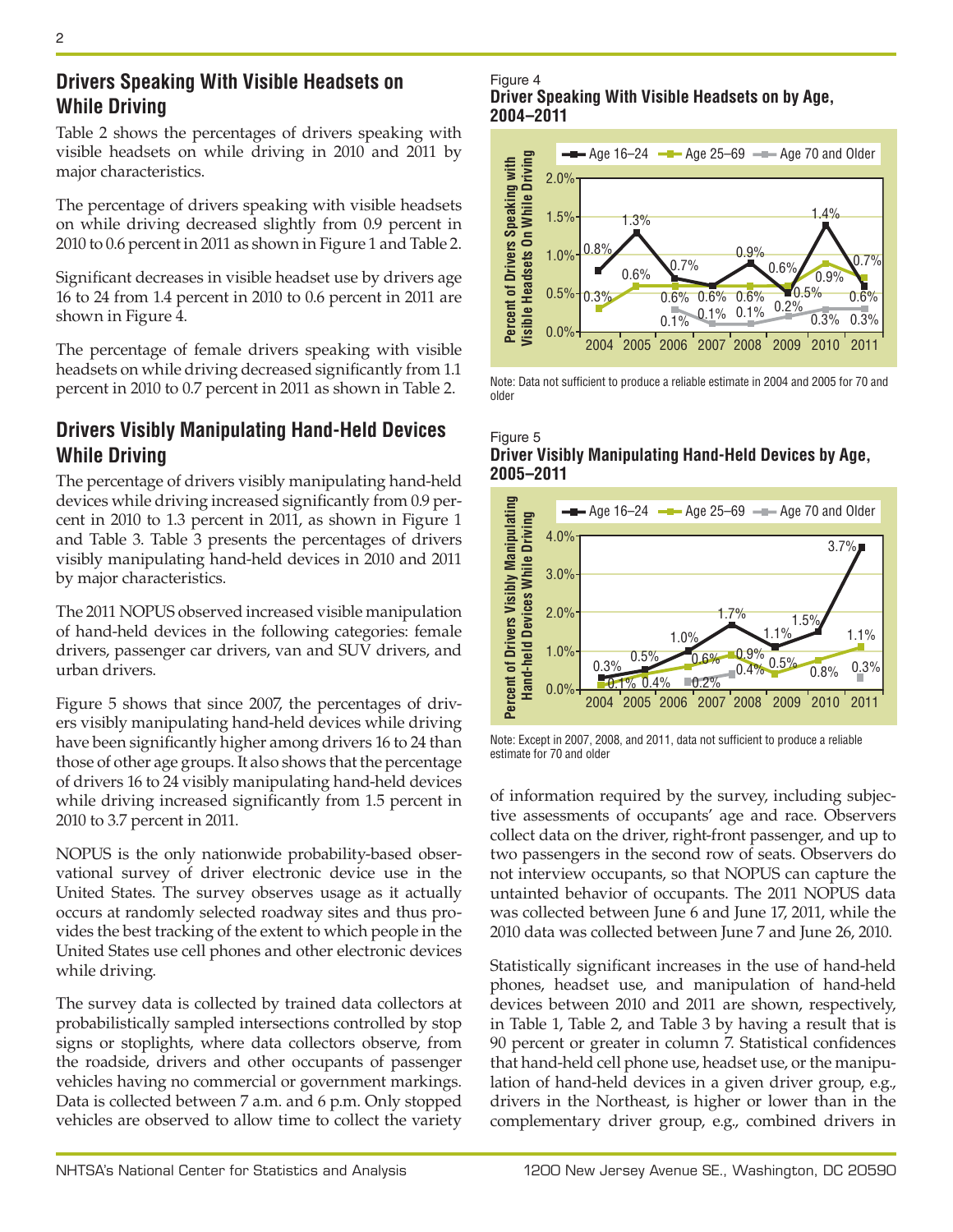#### Table 1 **The Percent of Drivers Holding Phones to Their Ears While Driving, by Major Characteristics**

|                                    | 2010                 |                           | 2011                 |                           | 2010-2011 Change                 |                               |
|------------------------------------|----------------------|---------------------------|----------------------|---------------------------|----------------------------------|-------------------------------|
| <b>Driver Group1</b>               | % of Drivers         | <b>Confidence That</b>    | % of Drivers         | <b>Confidence That</b>    | <b>Difference in</b>             | <b>Confidence in a Change</b> |
|                                    | <b>Holding Phone</b> | <b>Use Is High or</b>     | <b>Holding Phone</b> | <b>Use Is High or</b>     | <b>Percentage</b>                | in % of Drivers Holding       |
|                                    | to Ears <sup>2</sup> | Low in Group <sup>3</sup> | to Ears <sup>2</sup> | Low in Group <sup>3</sup> | <b>Points</b>                    | <b>Phone to Ear4</b>          |
| All Drivers <sup>6</sup>           | 5%                   |                           | 5%                   |                           | $\overline{0}$                   | 17%                           |
| <b>Males</b>                       | 4%                   | 100%                      | 4%                   | 100%                      | $\pmb{0}$                        | $\overline{22\%}$             |
| Females                            | 6%                   | 100%                      | 6%                   | 100%                      | $\overline{0}$                   | 20%                           |
| Drivers by Age Group <sup>6</sup>  |                      |                           |                      |                           |                                  |                               |
| Age 16-24                          | 7%                   | 100%                      | 7%                   | 99%                       | 0                                | 47%                           |
| Age 25-69                          | $5\%$                | 68%                       | $5\%$                | 57%                       | 0                                | 6%                            |
| Age 70 and Older                   | 1%                   | 100%                      | 2%                   | 100%                      | 1                                | 41%                           |
| Drivers by Race <sup>6</sup>       |                      |                           |                      |                           |                                  |                               |
| White                              | 5%                   | 86%                       | 5%                   | 82%                       | $\mathbf{0}$                     | 24%                           |
| <b>Black</b>                       | 6%                   | 89%                       | 6%                   | 90%                       | $\mathbf{0}$                     | 25%                           |
| <b>Other Races</b>                 | 3%                   | 100%                      | 3%                   | 100%                      | $\mathbf{0}$                     | 49%                           |
| Drivers on                         |                      |                           |                      |                           |                                  |                               |
| Expressway Exit Ramps              | 4%                   | 98%                       | 4%                   | 96%                       | 0                                | 8%                            |
| <b>Other Surface Streets</b>       | $5\%$                | 98%                       | $5\%$                | 96%                       | 0                                | 16%                           |
| <b>Drivers Traveling Through</b>   |                      |                           |                      |                           |                                  |                               |
| <b>Light Precipitation</b>         | 5%                   | 86%                       | 4%                   | 78%                       | $-1$                             | 85%                           |
| Fog                                | 3%                   | 91%                       | 6%                   | 68%                       | $\overline{3}$                   | 76%                           |
| <b>Clear Weather Conditions</b>    | 5%                   | 84%                       | 5%                   | 74%                       | $\mathbf{0}$                     | 3%                            |
| Drivers of                         |                      |                           |                      |                           |                                  |                               |
| Passenger Cars                     | 4%                   | 100%                      | 4%                   | 99%                       | 0                                | 22%                           |
| Vans & SUVs                        | 5%                   | 95%                       | 5%                   | 98%                       | 0                                | 15%                           |
| Pickup Trucks                      | $5\%$                | 89%                       | $5\%$                | 87%                       | 0                                | 4%                            |
| Drivers in the                     | 4%                   | 87%                       |                      |                           |                                  | 22%                           |
| <b>Northeast</b><br><b>Midwest</b> | 5%                   | 68%                       | 4%<br>5%             | 99%<br>65%                | $\mathbf{0}$<br>$\mathbf{0}$     | 30%                           |
| South                              | 6%                   | 99%                       | 6%                   | 100%                      |                                  | 19%                           |
| West                               | 4%                   | 89%                       | 4%                   | 87%                       | $\boldsymbol{0}$<br>$\mathbf{0}$ | 6%                            |
| Drivers in                         |                      |                           |                      |                           |                                  |                               |
| <b>Urban Areas</b>                 | 5%                   | 61%                       | 4%                   | 97%                       | $-1$                             | 66%                           |
| Suburban Areas                     | 5%                   | 58%                       | $5\%$                | 99%                       | $\boldsymbol{0}$                 | 53%                           |
| <b>Rural Areas</b>                 | 5%                   | 70%                       | 4%                   | 96%                       | $\overline{\mathbf{H}}$          | 48%                           |
| <b>Drivers Traveling During</b>    |                      |                           |                      |                           |                                  |                               |
| Weekdays                           | 5%                   | 100%                      | 5%                   | 100%                      | $\mathbf{0}$                     | 11%                           |
| <b>Rush Hours</b>                  | 5%                   | $\frac{1}{57\%}$          | 6%                   | 92%                       | $\mathbf{1}$                     | 59%                           |
| <b>Nonrush Hours</b>               | $\overline{5\%}$     | $\frac{57\%}{ }$          | $5\%$                | 92%                       | $\pmb{0}$                        | $\frac{37}{%}$                |
| Weekends                           | 4%                   | 100%                      | 3%                   | 100%                      | $-1$                             | 59%                           |
| Drivers With <sup>5</sup>          |                      |                           |                      |                           |                                  |                               |
| No Passengers                      | 6%                   | 100%                      | 6%                   | 100%                      | 0                                | 10%                           |
| At Least One Passenger             | 2%                   | 100%                      | 2%                   | 100%                      | 0                                | 39%                           |
| Drivers With <sup>5</sup>          |                      |                           |                      |                           |                                  |                               |
| <b>No Passengers</b>               | 6%                   | 100%                      | 6%                   | 100%                      | $\pmb{0}$                        | 10%                           |
| Passengers All Under Age 8         | 6%                   | 75%                       | $6\%$                | 96%                       | $\boldsymbol{0}$                 | 17%                           |
| Passengers All 8 and Older         | 2%                   | 100%                      | $1\%$                | 100%                      | $-1$                             | 74%                           |
| Some Passengers Under 8 and        |                      |                           |                      |                           |                                  |                               |
| Some 8 or Older                    | 2%                   | 100%                      | 3%                   | 93%                       | $\mathbf{1}$                     | 42%                           |

1 Drivers of passenger vehicles with no commercial or government markings stopped at a stop sign or stoplight between the hours of 7 a.m. and 6 p.m.

2 The percentage of drivers holding a phone to their ears, based on the subjective assessments of roadside observers.

<sup>3</sup> The statistical confidence that use in the driver group (e.g., white drivers) is higher or lower than use in the corresponding complementary driver group (e.g., combined black or other drivers). Confidences that meet or exceed 90 percent are formatted in boldface type. Confidences are rounded to the nearest percentage point, and so confidences reported as "100 percent" are between 99.5 percent and 100.0 percent.

4 The degree of statistical confidence that the 2011 use rate is different from the 2010 rate. Confidences that meet or exceed 90 percent are formatted in boldface type.

<sup>5</sup> Among passengers observed in the right-front seat and the second row of seats (but NOPUS only counts up to two passengers in the second row and none in the third row and beyond).

 $^{\rm 6}$  Age, gender, and racial classifications are based on the subjective assessments of roadside observers.

**Data Source:** NOPUS, NHTSA's National Center for Statistics and Analysis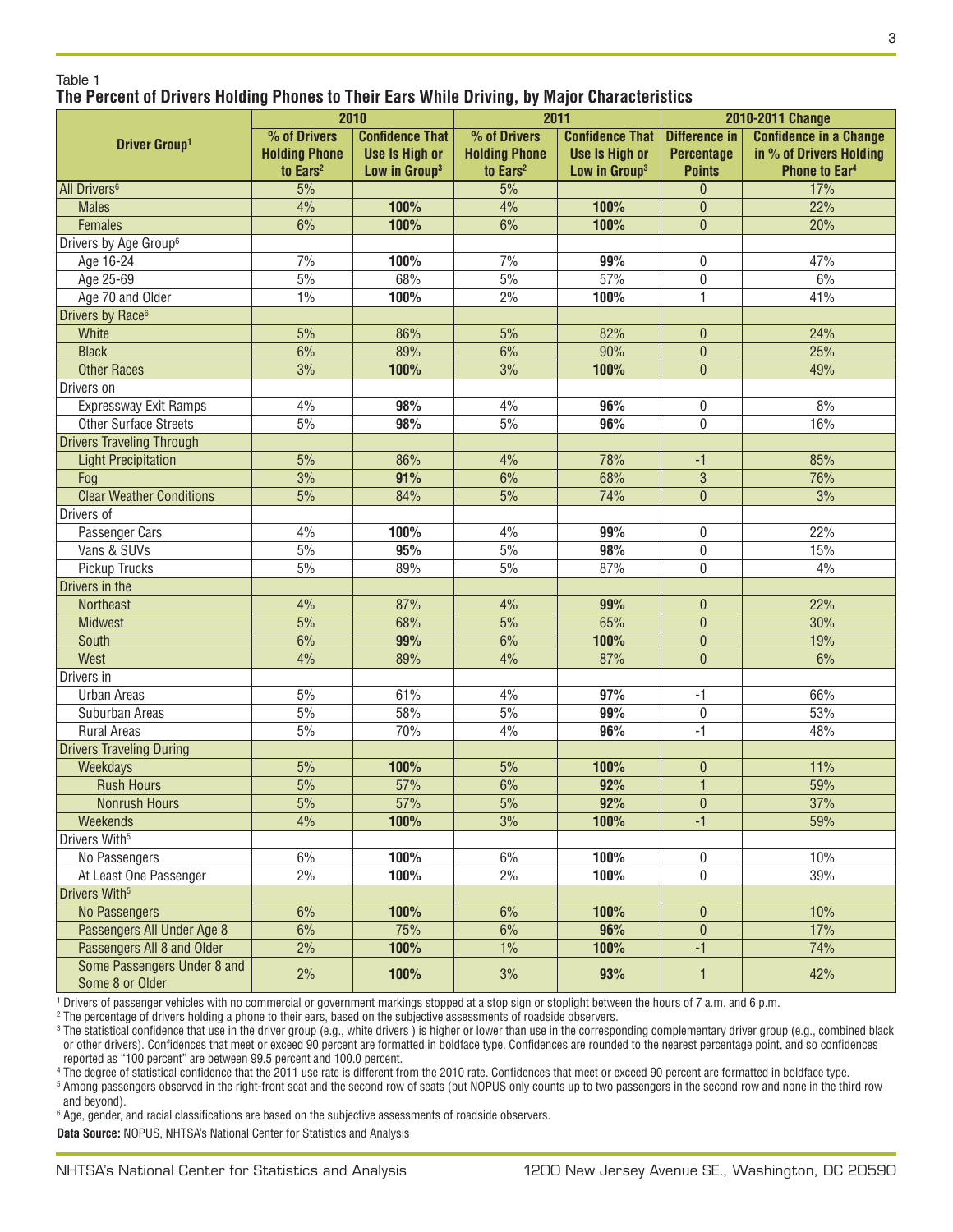#### Table 2 **The Percent of Drivers Speaking With Visible Headsets on While Driving, by Major Characteristics**

|                                                | 2010                  |                           | . .<br>2011           |                           | 2010-2011 Change     |                                  |
|------------------------------------------------|-----------------------|---------------------------|-----------------------|---------------------------|----------------------|----------------------------------|
|                                                | % of Drivers          | <b>Confidence That</b>    | % of Drivers          | <b>Confidence That</b>    | <b>Difference in</b> | <b>Confidence in a Change</b>    |
| <b>Driver Group1</b>                           | <b>Speaking with</b>  | <b>Use Is High or</b>     | <b>Speaking with</b>  | <b>Use Is High or</b>     | <b>Percentage</b>    | in % of Drivers Speaking         |
|                                                | Headsets <sup>2</sup> | Low in Group <sup>3</sup> | Headsets <sup>2</sup> | Low in Group <sup>3</sup> | <b>Point Tenths</b>  | <b>With Headsets<sup>4</sup></b> |
| All Drivers <sup>6</sup>                       | 0.9%                  |                           | 0.6%                  |                           | $-0.3$               | 87%                              |
| <b>Males</b>                                   | 0.8%                  | 100%                      | 0.6%                  | 60%                       | $-0.2$               | 58%                              |
| Females                                        | 1.1%                  | 100%                      | 0.7%                  | 60%                       | $-0.4$               | 95%                              |
| Drivers by Age Group <sup>6</sup>              |                       |                           |                       |                           |                      |                                  |
| Age 16-24                                      | 1.4%                  | 98%                       | 0.6%                  | 51%                       | $-0.8$               | 93%                              |
| Age 25-69                                      | 0.9%                  | 71%                       | 0.7%                  | 83%                       | $-0.2$               | 81%                              |
| Age 70 and Older                               | 0.3%                  | 100%                      | 0.3%                  | 99%                       | 0.0                  | 7%                               |
| Drivers by Race <sup>6</sup>                   |                       |                           |                       |                           |                      |                                  |
| White                                          | 0.8%                  | 94%                       | 0.6%                  | 53%                       | $-0.2$               | 77%                              |
| <b>Black</b>                                   | 1.0%                  | 70%                       | 0.7%                  | 56%                       | $-0.3$               | 79%                              |
| <b>Other Races</b>                             | 1.3%                  | 91%                       | 0.6%                  | 57%                       | $-0.7$               | 91%                              |
| Drivers on                                     |                       |                           |                       |                           |                      |                                  |
| Expressway Exit Ramps                          | 1.1%                  | 84%                       | 0.9%                  | 99%                       | $-0.2$               | 52%                              |
| <b>Other Surface Streets</b>                   | 0.8%                  | 84%                       | 0.5%                  | 99%                       | $-0.3$               | 92%                              |
| <b>Drivers Traveling Through</b>               |                       |                           |                       |                           |                      |                                  |
| <b>Light Precipitation</b>                     | 0.5%                  | 92%                       | 1.2%                  | 86%                       | 0.7                  | 76%                              |
| Fog                                            | <b>NA</b>             | <b>NA</b>                 | <b>NA</b>             | <b>NA</b>                 | <b>NA</b>            | <b>NA</b>                        |
| <b>Clear Weather Conditions</b>                | 1.0%                  | 93%                       | 0.6%                  | 96%                       | $-0.4$               | 95%                              |
| Drivers of                                     |                       |                           |                       |                           |                      |                                  |
| Passenger Cars                                 | 0.9%                  | 59%                       | 0.6%                  | 57%                       | $-0.3$               | 79%                              |
| Vans and SUVs                                  | 1.0%                  | 87%                       | 0.8%                  | 90%                       | $-0.2$               | 64%                              |
| Pickup Trucks                                  | 0.7%                  | 97%                       | 0.3%                  | 100%                      | $-0.4$               | 98%                              |
| Drivers in the                                 |                       |                           |                       |                           |                      |                                  |
| <b>Northeast</b>                               | 0.6%                  | 86%                       | 0.5%                  | 83%                       | $-0.1$               | 46%                              |
| <b>Midwest</b>                                 | 0.6%                  | 84%                       | 0.3%                  | 99%                       | $-0.3$               | 68%                              |
| South                                          | 0.8%                  | 63%                       | 0.4%                  | 91%                       | $-0.4$               | 86%                              |
| West                                           | 1.5%                  | 93%                       | 1.2%                  | 99%                       | $-0.3$               | 36%                              |
| Drivers in                                     |                       |                           |                       |                           |                      |                                  |
| <b>Urban Areas</b>                             | 1.0%                  | 62%                       | 1.1%                  | 99%                       | 0.1                  | 10%                              |
| Suburban Areas                                 | 1.1%                  | 94%                       | 0.7%                  | 89%                       | $-0.4$               | 85%                              |
| <b>Rural Areas</b>                             | 0.5%                  | 99%                       | 0.2%                  | 100%                      | $-0.3$               | 90%                              |
| <b>Drivers Traveling During</b>                |                       |                           |                       |                           |                      |                                  |
| Weekdays                                       | 1.1%                  | 100%                      | 0.7%                  | 79%                       | $-0.4$               | 92%                              |
| <b>Rush Hours</b>                              | 1.2%                  | 82%                       | 0.8%                  | 92%                       | $-0.4$               | 81%                              |
| <b>Nonrush Hours</b>                           | 1.0%                  | 82%                       | 0.6%                  | 92%                       | $-0.4$               | 92%                              |
| Weekends                                       | 0.5%                  | 100%                      | 0.5%                  | 79%                       | 0.0                  | 5%                               |
| Drivers With <sup>5</sup>                      |                       |                           |                       |                           |                      |                                  |
| No Passengers                                  | 1.3%                  | 100%                      | 0.8%                  | 99%                       | $-0.5$               | 95%                              |
| At Least One Passenger                         | 0.2%                  | 100%                      | 0.3%                  | 99%                       | 0.1                  | 55%                              |
| Drivers With <sup>5</sup>                      |                       |                           |                       |                           |                      |                                  |
| <b>No Passengers</b>                           | 1.3%                  | 100%                      | 0.8%                  | 99%                       | $-0.5$               | 95%                              |
| Passengers All Under Age 8                     | 1.1%                  | 67%                       | <b>NA</b>             | <b>NA</b>                 | <b>NA</b>            | <b>NA</b>                        |
| Passengers All 8 and Older                     | 0.2%                  | 100%                      | 0.2%                  | 100%                      | 0.0                  | 1%                               |
| Some Passengers Under 8 and<br>Some 8 or Older | <b>NA</b>             | <b>NA</b>                 | <b>NA</b>             | <b>NA</b>                 | <b>NA</b>            | <b>NA</b>                        |

1 Drivers of passenger vehicles with no commercial or government markings stopped at a stop sign or stoplight between the hours of 7 a.m. and 6 p.m.

2 The percent of drivers wearing a headset with a microphone and speaking, based on the subjective assessments of roadside observers.

<sup>3</sup> The statistical confidence that use in the driver group (e.g., white drivers) is higher or lower than use in the corresponding complementary driver group (e.g., combined black or other drivers). Confidences that meet or exceed 90 percent are formatted in boldface type. Confidences are rounded to the nearest percentage point, and so confidences reported as "100 percent" are between 99.5 percent and 100.0 percent.

4 The degree of statistical confidence that the 2011 use rate is different from the 2010 rate. Confidences that meet or exceed 90 percent are formatted in boldface type.

<sup>5</sup> Among passengers observed in the right front seat and the second row of seats (but NOPUS only counts up to two passengers in the second row and none in the third row and beyond).

 $^{\rm 6}$  Age, gender, and racial classifications are based on the subjective assessments of roadside observers.

**NA:** Data not sufficient to produce a reliable estimate. **Data Source:** NOPUS, NHTSA's National Center for Statistics and Analysis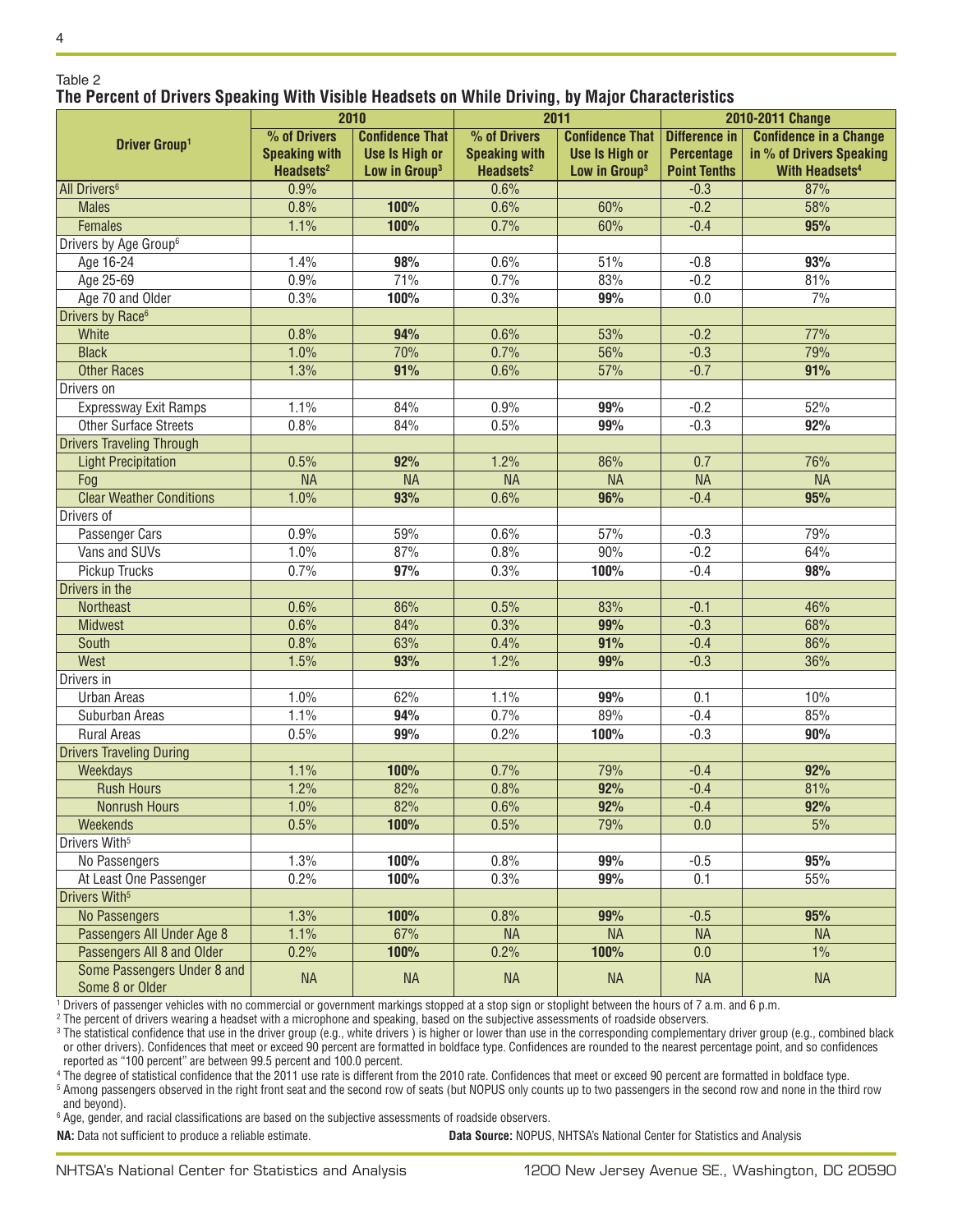#### Table 3

#### **The Percent of Drivers Visibly Manipulating Hand-Held Devices While Driving, by Major Characteristics**

|                                   | 2010                            |                           | 2011                            |                           | 2010-2011 Change    |                                                             |
|-----------------------------------|---------------------------------|---------------------------|---------------------------------|---------------------------|---------------------|-------------------------------------------------------------|
| <b>Driver Group1</b>              | % of Drivers                    | <b>Confidence That</b>    | % of Drivers                    |                           |                     | Confidence That   Difference in   Confidence in a Change in |
|                                   | <b>Manipulating Hand-</b>       | <b>Use Is High or</b>     | <b>Manipulating Hand-</b>       | <b>Use Is High or</b>     | <b>Percentage</b>   | % of Drivers Manipulating                                   |
|                                   | <b>Held Devices<sup>2</sup></b> | Low in Group <sup>3</sup> | <b>Held Devices<sup>2</sup></b> | Low in Group <sup>3</sup> | <b>Point Tenths</b> | <b>Hand-Held Devices4</b>                                   |
| All Drivers <sup>6</sup>          | 0.9%                            |                           | 1.3%                            |                           | 0.4                 | 92%                                                         |
| <b>Males</b>                      | 0.7%                            | 100%                      | 1.0%                            | 100%                      | 0.3                 | 83%                                                         |
| <b>Females</b>                    | 1.1%                            | 100%                      | 1.8%                            | 100%                      | $\overline{0.7}$    | 91%                                                         |
| Drivers by Age Group <sup>6</sup> |                                 |                           |                                 |                           |                     |                                                             |
| Age 16-24                         | 1.5%                            | 100%                      | 3.7%                            | 100%                      | 2.2                 | 99%                                                         |
| Age 25-69                         | 0.8%                            | 99%                       | 1.1%                            | 99%                       | 0.3                 | 84%                                                         |
| Age 70 and Older                  | <b>NA</b>                       | <b>NA</b>                 | 0.3%                            | 100%                      | <b>NA</b>           | <b>NA</b>                                                   |
| Drivers by Race <sup>6</sup>      |                                 |                           |                                 |                           |                     |                                                             |
| White                             | 0.8%                            | 83%                       | 1.2%                            | 91%                       | 0.4                 | 85%                                                         |
| <b>Black</b>                      | 1.0%                            | 78%                       | 1.3%                            | 53%                       | 0.3                 | 60%                                                         |
| <b>Other Races</b>                | 1.0%                            | 75%                       | 2.6%                            | 91%                       | 1.6                 | 79%                                                         |
| Drivers on                        |                                 |                           |                                 |                           |                     |                                                             |
| Expressway Exit Ramps             | 0.6%                            | 99%                       | 1.7%                            | 97%                       | 1.1                 | 100%                                                        |
| <b>Other Surface Streets</b>      | 0.9%                            | 99%                       | 1.1%                            | 97%                       | 0.2                 | 49%                                                         |
| <b>Drivers Traveling Through</b>  |                                 |                           |                                 |                           |                     |                                                             |
| <b>Light Precipitation</b>        | 0.8%                            | 55%                       | 3.0%                            | 98%                       | 2.2                 | 99%                                                         |
| Fog                               | <b>NA</b>                       | <b>NA</b>                 | <b>NA</b>                       | <b>NA</b>                 | <b>NA</b>           | <b>NA</b>                                                   |
| <b>Clear Weather Conditions</b>   | 0.9%                            | 57%                       | 1.2%                            | 96%                       | 0.3                 | 76%                                                         |
| Drivers of                        |                                 |                           |                                 |                           |                     |                                                             |
| Passenger Cars                    | 0.9%                            | 92%                       | 1.4%                            | 91%                       | 0.5                 | 91%                                                         |
| Vans and SUVs                     | 0.9%                            | 82%                       | 1.5%                            | 96%                       | 0.6                 | 93%                                                         |
| Pickup Trucks                     | 0.5%                            | 100%                      | 0.6%                            | 100%                      | 0.1                 | 43%                                                         |
| Drivers in the                    |                                 |                           |                                 |                           |                     |                                                             |
| <b>Northeast</b>                  | 0.6%                            | 92%                       | 1.1%                            | 80%                       | 0.5                 | 89%                                                         |
| <b>Midwest</b>                    | 0.6%                            | 96%                       | 0.5%                            | 100%                      | $-0.1$              | 11%                                                         |
| South                             | 0.7%                            | 70%                       | 1.0%                            | 86%                       | 0.3                 | 69%                                                         |
| West                              | 1.5%                            | 97%                       | 2.6%                            | 99%                       | 1.1                 | 77%                                                         |
| Drivers in                        |                                 |                           |                                 |                           |                     |                                                             |
| <b>Urban Areas</b>                | 0.8%                            | 66%                       | 2.5%                            | 98%                       | 1.7                 | 99%                                                         |
| Suburban Areas                    | 1.0%                            | 94%                       | 1.5%                            | 83%                       | 0.5                 | 85%                                                         |
| <b>Rural Areas</b>                | 0.6%                            | 87%                       | 0.4%                            | 100%                      | $-0.2$              | 51%                                                         |
| <b>Drivers Traveling During</b>   |                                 |                           |                                 |                           |                     |                                                             |
| Weekdays                          | 0.9%                            | 75%                       | 1.3%                            | 65%                       | 0.4                 | 79%                                                         |
| <b>Rush Hours</b>                 | 1.0%                            | 84%                       | 1.4%                            | 73%                       | 0.4                 | 56%                                                         |
| <b>Nonrush Hours</b>              | 0.8%                            | 84%                       | 1.2%                            | 73%                       | 0.4                 | 90%                                                         |
| Weekends                          | 0.7%                            | 75%                       | 1.5%                            | 65%                       | 0.8                 | 83%                                                         |
| Drivers With <sup>5</sup>         |                                 |                           |                                 |                           |                     |                                                             |
| No Passengers                     | 1.1%                            | 100%                      | 1.5%                            | 100%                      | 0.4                 | 85%                                                         |
| At Least One Passenger            | 0.4%                            | 100%                      | 0.9%                            | 100%                      | 0.5                 | 98%                                                         |
| Drivers With <sup>5</sup>         |                                 |                           |                                 |                           |                     |                                                             |
| <b>No Passengers</b>              | 1.1%                            | 100%                      | 1.5%                            | 100%                      | 0.4                 | 85%                                                         |
| Passengers All Under Age 8        | 1.4%                            | 82%                       | 2.8%                            | 97%                       | 1.4                 | 81%                                                         |
| Passengers All 8 and Older        | 0.4%                            | 100%                      | 0.8%                            | 100%                      | 0.4                 | 98%                                                         |
| Some Passengers Under 8           |                                 |                           |                                 |                           |                     |                                                             |
| and Some 8 or Older               | 0.3%                            | 100%                      | <b>NA</b>                       | <b>NA</b>                 | <b>NA</b>           | <b>NA</b>                                                   |

1 Drivers of passenger vehicles with no commercial or government markings stopped at a stop sign or stoplight between the hours of 7 a.m. and 6 p.m.

2 The percent of drivers manipulating hand-held devices, based on the subjective assessments of roadside observers.

<sup>3</sup> The statistical confidence that use in the driver group (e.g., white drivers) is higher or lower than use in the corresponding complementary driver group (e.g., combined black or other drivers). Confidences that meet or exceed 90 percent are formatted in boldface type. Confidences are rounded to the nearest percentage point, and so confidences reported as "100 percent" are between 99.5 percent and 100.0 percent.

4 The degree of statistical confidence that the 2011 use rate is different from the 2010 rate. Confidences that meet or exceed 90 percent are formatted in boldface type.

<sup>5</sup> Among passengers observed in the right front seat and the second row of seats (but NOPUS only counts up to two passengers in the second row and none in the third row and beyond).

 $^{\rm 6}$  Age, gender, and racial classifications are based on the subjective assessments of roadside observers.

**NA:** Data not sufficient to produce a reliable estimate. **Data Source:** NOPUS, NHTSA's National Center for Statistics and Analysis

5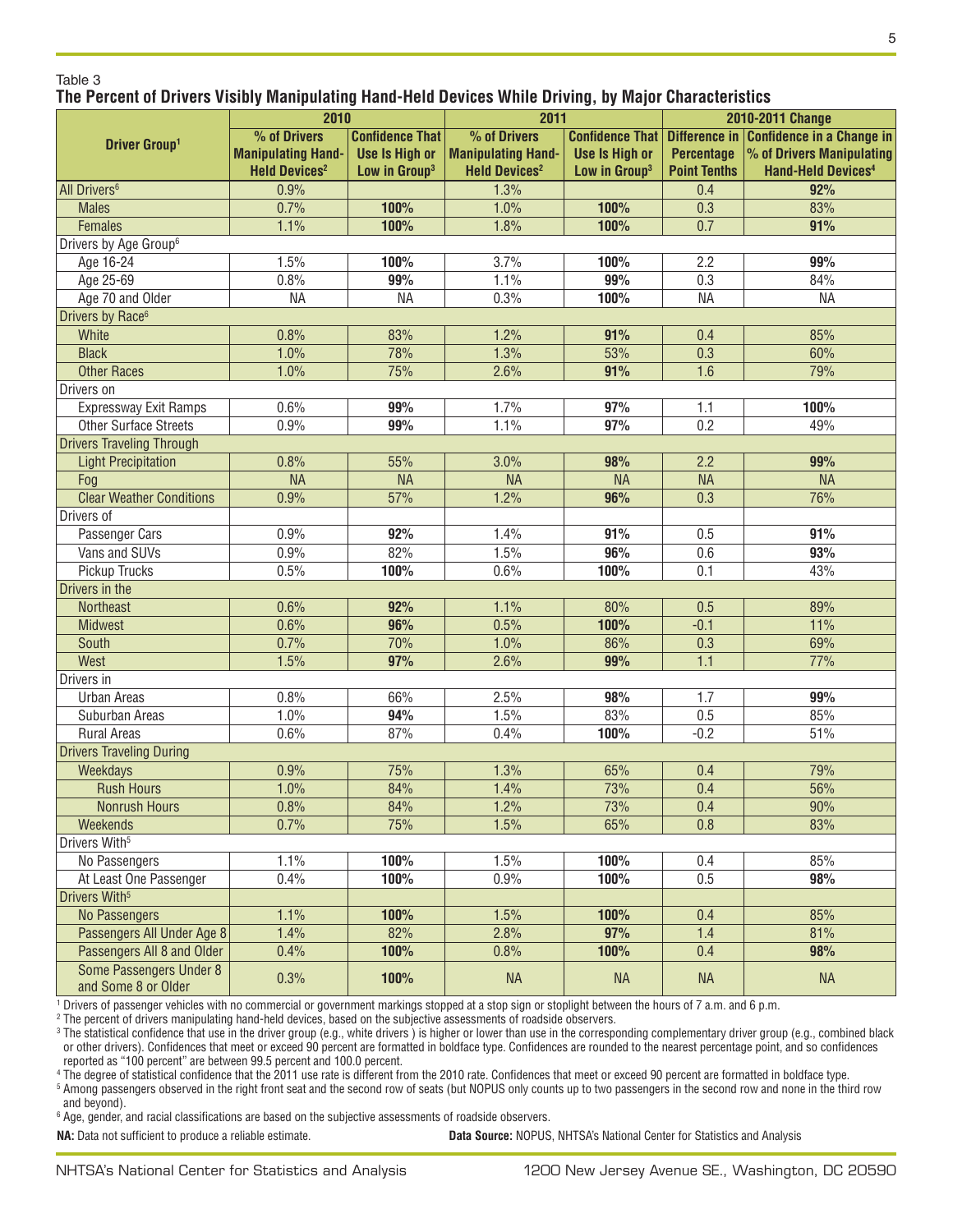the Midwest, in the South and in the West, are provided in columns 3 and 5. Such comparisons are made within categories delineated by changes in row shading in the tables. The exception to this is the grouping "Drivers Traveling During …," in which weekdays are compared to weekends, and weekday rush hour to weekday non-rush hour.

Table 4 shows the observed sample sizes of the 2011 NOPUS. A total of 38,215 vehicles were observed at the 1,356 data collection sites. Due to ineligibility, construction, danger in the area, or road closure, the observations could not be completed at some of the sampled observation sites.

Table 4 **Sites and Vehicles Observed in the 2011 NOPUS**

| <b>Number of</b>  | 2010   | 2011   | <b>Percentage Change</b> |
|-------------------|--------|--------|--------------------------|
| Sites Observed    | 1.446  | 1.356  | $-6\%$                   |
| Vehicles Observed | 48.331 | 38.215 | $-21%$                   |

NOPUS uses a complex multistage probability sample, statistical data editing, imputation of unknown values, and complex variance estimation procedures. The sample sites for the 2011 NOPUS were entirely from the 2006 NOPUS sample redesign without incorporating any sites from the old design. During the transitional years between 2006 and 2010, sample sites were chosen both from the new design and the old design. Prior to 2006, sample sites were from the old design only.

Data collection, estimation, and variance estimation for NOPUS are conducted by Westat, Inc., under the direction of NHTSA's National Center for Statistics and Analysis under Federal contract number DTNH22-07-D-00057.

### **NOPUS Categories and Definitions**

NOPUS observes three types of driver electronic device use while driving: "holding phones to their ears," "speaking with visible headsets on," and "visibly manipulating handheld devices."

Drivers are counted as "holding phones to their ears" if they are holding to their ears what appear to the data collectors to be phones. This would include behaviors such as drivers engaging in conversation, listening to messages, or conducting voice-activated dialing while holding phones to their ears. However, a data collector may not have knowledge of various types of wireless phones. Thus, the device that has been identified as a "phone" may only reflect his/ her conception of what constitutes a "phone." Also, the corded car phones and satellite phones may or may not have been identified as "phones." With the increasing popularity of PDAs and smart phones, BlackBerry phones and iPhones would most likely be identified as phones.

Drivers are counted as "speaking with visible headsets on" if they appear to be speaking and wearing a headset with a microphone. This would include behaviors such as talking, engaging in conversation, or conducting voice-activated dialing via a wireless earpiece on the driver's right ear or via an ear bud connected by wire to a cell phone. Talking via a visible Bluetooth headset (usually on the driver's right ear) would also be included in this category. However, it would not include drivers using headsets that do not involve cell phones (e.g., iPods), since these headsets do not involve microphones. Note that the wireless earpieces that are obscured by hair or clothing or are on the driver's left ear would not be included because they would not be visible to the roadside observer. In addition, some wireless ear buds would not be included as they are too small to be observed from the roadside. The drivers with headsets who are not speaking at the time of observation are not included because they might have recently completed a call or be waiting for an expected call. Each driver in the survey is observed for about 10 seconds before the data collector decides whether or not the driver is speaking. Also, note that the drivers counted as speaking through a visible headset might have been talking to a passenger or using voice-activated computer software rather than using a phone.

Drivers are counted as "visibly manipulating hand-held devices" if they appear to be manipulating some type of electronic device such as a cell phone, a smart phone, PDA, video game, or some other device. This would include behaviors such as text messaging, using a Web-capable smart phone (e.g., an iPhone) or a PDA (e.g., a BlackBerry phone) to view travel directions, check e-mails or calendar appointments, or surf the Internet, manual dialing, playing hand-held games, and holding phones in front of their faces to converse or check messages via speakerphone or use voice-activated dialing. Manipulation of the non-handheld devices (adjusting volume on stereos, pressing buttons on a dashboard GPS unit, etc.) is not included in this category. Also, note that a driver characterized by the survey as "manipulating hand-held device" may or may not have been speaking.

There are means by which the drivers can use cell phones that would neither be recorded as "holding phones to their ears" nor as "speaking with visible headsets on" or as "visibly manipulating hand-held devices" in the NOPUS. These would include: (1) a driver using a cell phone headset but is not speaking during the approximately 10-second period when he/she is being observed, and (2) a driver using technologies that cannot be observed from the roadside. The unobservable technologies would include: a wireless earpiece obscured by hair or clothing or on the left ear, a driver conversing via a speakerphone with the phone on the passenger seat or in a cell phone holder on the vehicle dash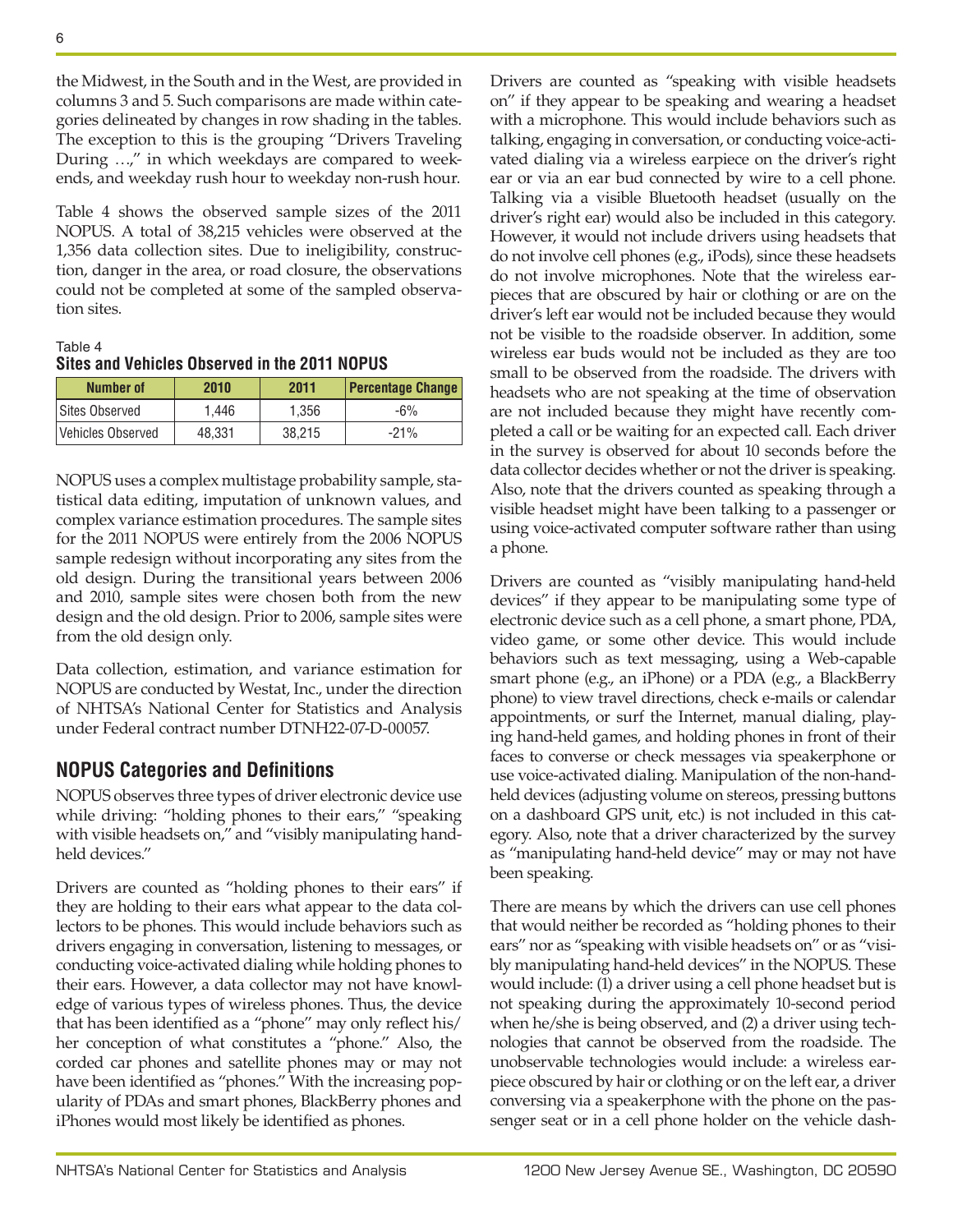board, a driver using a phone that is built into the vehicle (e.g., OnStar), and a driver using the cell phone hands-free via a Bluetooth car kit or via a Bluetooth system that is built into the vehicle (e.g., Sync). It is possible that at some point in the future, NOPUS may be able to capture such behaviors by directing a device that can detect cell phones in-use in the passing vehicles.

The racial categories "Black," "White," and "Members of Other Races" appearing in the tables reflect subjective characterizations by roadside observers regarding the race of occupants. Likewise observers record the age group (8-15; 16-24; 25-69; and 70 or older) that best fits their visual assessment of each observed occupant.

"Expressway Exit Ramps" are defined as the access roads from roadways with limited access, while "Other Surface Streets" comprise all other roadways.

"Weekday Rush Hours" are defined to be from 7 a.m. to 9:30 a.m. and from 3:30 p.m. to 5 p.m. on weekdays, while "Weekday Nonrush Hours" comprise all other weekday hours (9:30 a.m. to 3:30 p.m. and 5 p.m. to 6 p.m.).

Since NOPUS is not a census and is based on a probability sample, it is impossible to produce State-by-State driver electronic device use results. However NOPUS produces regional estimates of the use rates based on the following categories.

- **Northeast:** ME, VT, NH, MA, RI, CT, NY, PA, NJ
- **Midwest:** MI, OH, IN, IL, WI, MN, IA, MO, KS, NE, SD, ND
- **South:** WV, MD, DE, VA, KY, TN, NC, SC, GA, FL, AL, MS, AR, LA, OK, TX, DC
- **West:** AK, WA, OR, CA, NV, ID, UT, AZ, NM, CO, WY, MT, HI

# **Estimating Drivers on Road and Hands-Free Cell Phone Users**

NHTSA used the 2009 National Household Travel Survey (NHTS) data to derive the total number of vehicles (drivers) on the road at a typical daylight moment in the United States in 2009. Since the NHTS was not conducted in 2011, the following estimate based on the published 2009 NHTS estimate was used to derive the total number of drivers on the road at a typical daylight moment in 2011.

*The published 2009 estimate:* 13,399,139 drivers on road at a given daylight moment.

*2011 VMT:* The official number for the 2011 vehicle miles traveled from the Federal Highway Administration (available at [http://www.fhwa.dot.gov/policyinformation/](http://www.fhwa.dot.gov/policyinformation/statistics/2011/pdf/vm2.pdf) [statistics/2011/pdf/vm2.pdf](http://www.fhwa.dot.gov/policyinformation/statistics/2011/pdf/vm2.pdf)) is 2,946,131 million miles as compared to 2,956,764 million miles in 2009.

Therefore, the number of drivers in 2011 at a given daylight moment = 2009 Driver # \* (2011 VMT / 2009 VMT) = 13,399,139\* (2,946,131 / 2,956,764) = 13,350,953. Given the hand-held cell phone use rate for 2011 is 5 percent, the numbers of drivers of privately owned vehicles on the road at a typical daylight moment who were holding cell phones to their ear in 2011: 13,350,953\* 0.05 ≈ 660,000

NHTSA's 2007 Motor Vehicle Occupant Safety Survey (MVOSS) estimated that, for drivers using cell phones while driving, 55 percent tended to use hand-held cell phones and 45 percent tended to use hands-free phones. Applying the proportion  $0.8182 (= 45/55)$  of these percentages to the 5 percent estimate of drivers using hand-held cell phones in 2011 from NOPUS shows an estimated 4 percent of drivers using hands-free cell phones. Thus, 9 percent of drivers are estimated to be using either a handheld or a hands-free cell phone while driving at a typical daylight moment in the United States in 2011. Please note that MVOSS cell phone use pattern (hand-held versus hands-free) reflects general times (daytime and nighttime) whereas the NOPUS estimates reflect daytime use only.

# **State Laws on Driver Electronic Device Use (Enacted As of July 6, 2012)**

Many States restrict cell phone use by drivers. As of July 6, 2012, no State completely bans all forms of cell phone use by drivers. However, a ban on driving while talking on a hand-held cell phone was in place in 10 States (California, Connecticut, Delaware, Maryland, Nevada, New Jersey, New York, Oregon, Washington, and West Virginia), the District of Columbia, and the Virgin Islands (Table 6). All of these laws except Maryland's are primary enforcement—an officer may cite a driver for using a handheld cell phone without any other traffic offense taking place.

Thirty-nine States, the District of Columbia, and Guam ban text messaging for all drivers (Table 7). In 35 States, the District of Columbia and Guam, texting laws are primary enforcement, and in the other 4 States these laws only permit secondary enforcement. Many States also ban cell phone use and/or texting by novice drivers or school bus drivers.

Table 6

|                                     | States and U.S. Territories With Laws Banning Hand-Held |
|-------------------------------------|---------------------------------------------------------|
| <b>Cell Phone Use While Driving</b> |                                                         |

| California              | Connecticut    | <b>Delaware</b> | Maryland   | Nevada               |
|-------------------------|----------------|-----------------|------------|----------------------|
| <b>New Jersey</b>       | New York       | Oregon          | Washington | <b>West Virginia</b> |
| District of<br>Columbia | Virgin Islands |                 |            |                      |